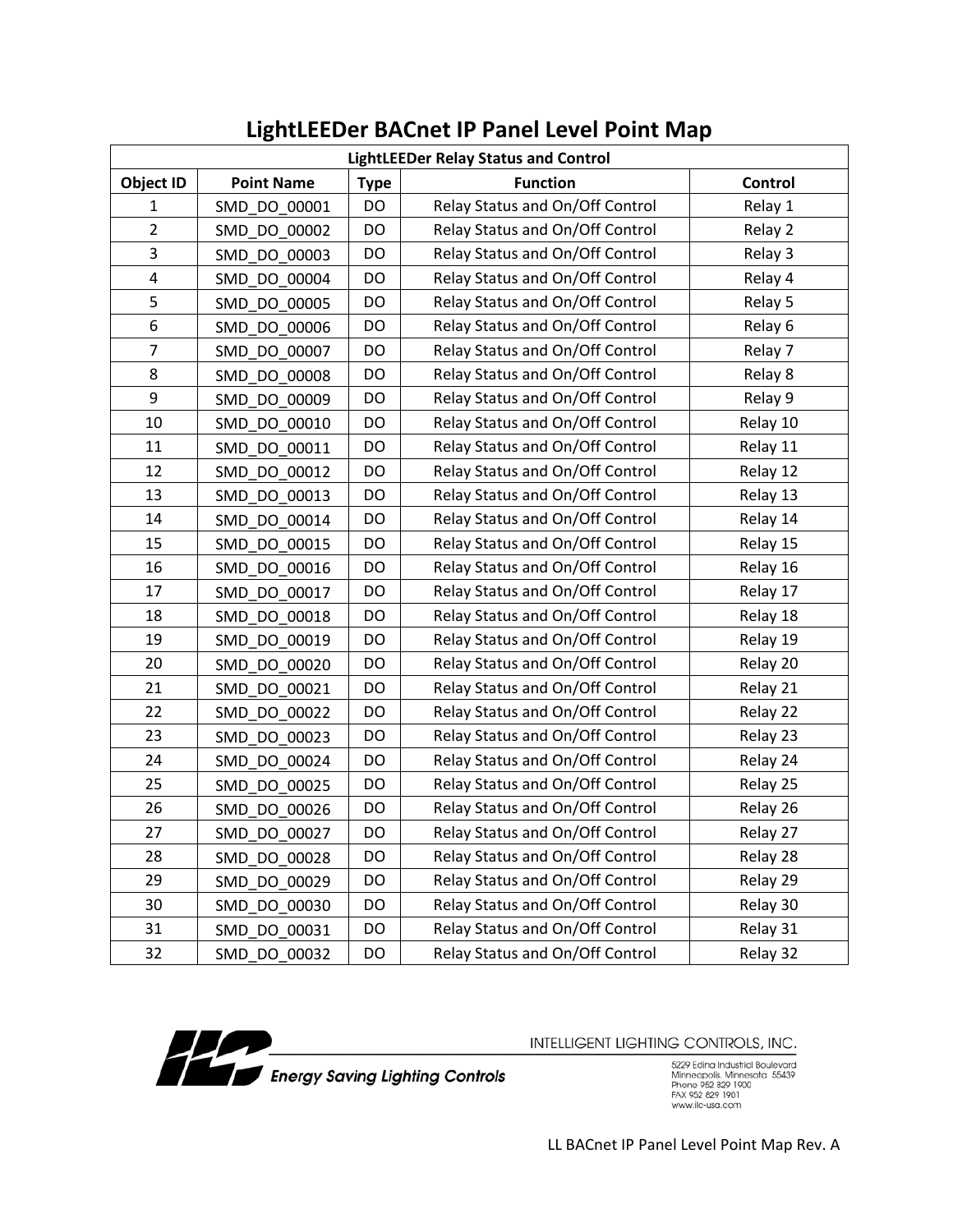| <b>Object ID</b> | <b>Point Name</b> | <b>Type</b> | <b>Function</b>                 | <b>Control</b> |
|------------------|-------------------|-------------|---------------------------------|----------------|
| 33               | SMD DO 00033      | DO          | Relay Status and On/Off Control | Relay 33       |
| 34               | SMD DO 00034      | DO          | Relay Status and On/Off Control | Relay 34       |
| 35               | SMD DO 00035      | DO          | Relay Status and On/Off Control | Relay 35       |
| 36               | SMD_DO_00036      | DO          | Relay Status and On/Off Control | Relay 36       |
| 37               | SMD DO_00037      | DO          | Relay Status and On/Off Control | Relay 37       |
| 38               | SMD DO 00038      | DO          | Relay Status and On/Off Control | Relay 38       |
| 39               | SMD DO 00039      | DO          | Relay Status and On/Off Control | Relay 39       |
| 40               | SMD DO 00040      | DO          | Relay Status and On/Off Control | Relay 40       |
| 41               | SMD DO 00041      | <b>DO</b>   | Relay Status and On/Off Control | Relay 41       |
| 42               | SMD_DO_00042      | DO          | Relay Status and On/Off Control | Relay 42       |
| 43               | SMD DO 00043      | DO          | Relay Status and On/Off Control | Relay 43       |
| 44               | SMD DO 00044      | DO          | Relay Status and On/Off Control | Relay 44       |
| 45               | SMD DO 00045      | DO.         | Relay Status and On/Off Control | Relay 45       |
| 46               | SMD DO 00046      | DO          | Relay Status and On/Off Control | Relay 46       |
| 47               | SMD DO 00047      | DO.         | Relay Status and On/Off Control | Relay 47       |
| 48               | SMD DO 00048      | DO          | Relay Status and On/Off Control | Relay 48       |
| 49               | SMD DO 00049      | DO          | Relay Status and On/Off Control | Relay 49       |
| 50               | SMD DO 00050      | DO          | Relay Status and On/Off Control | Relay 50       |
| 51               | SMD DO 00051      | DO          | Relay Status and On/Off Control | Relay 51       |
| 52               | SMD DO 00052      | <b>DO</b>   | Relay Status and On/Off Control | Relay 52       |
| 53               | SMD DO 00053      | DO          | Relay Status and On/Off Control | Relay 53       |
| 54               | SMD DO 00054      | DO          | Relay Status and On/Off Control | Relay 54       |
| 55               | SMD DO 00055      | DO          | Relay Status and On/Off Control | Relay 55       |
| 56               | SMD DO 00056      | DO          | Relay Status and On/Off Control | Relay 56       |
| 57               | SMD DO 00057      | DO          | Relay Status and On/Off Control | Relay 57       |
| 58               | SMD DO 00058      | DO          | Relay Status and On/Off Control | Relay 58       |
| 59               | SMD DO 00059      | DO          | Relay Status and On/Off Control | Relay 59       |
| 60               | SMD DO 00060      | DO          | Relay Status and On/Off Control | Relay 60       |
| 61               | SMD DO 00061      | DO          | Relay Status and On/Off Control | Relay 61       |
| 62               | SMD_DO_00062      | DO          | Relay Status and On/Off Control | Relay 62       |
| 63               | SMD DO 00063      | DO          | Relay Status and On/Off Control | Relay 63       |
| 64               | SMD DO 00064      | <b>DO</b>   | Relay Status and On/Off Control | Relay 64       |



5229 Edina Industrial Boulevard<br>Minneapolis. Minnesota 55439<br>Phone 952 829 1900<br>FAX 952 829 1901<br>www.ilc-usa.com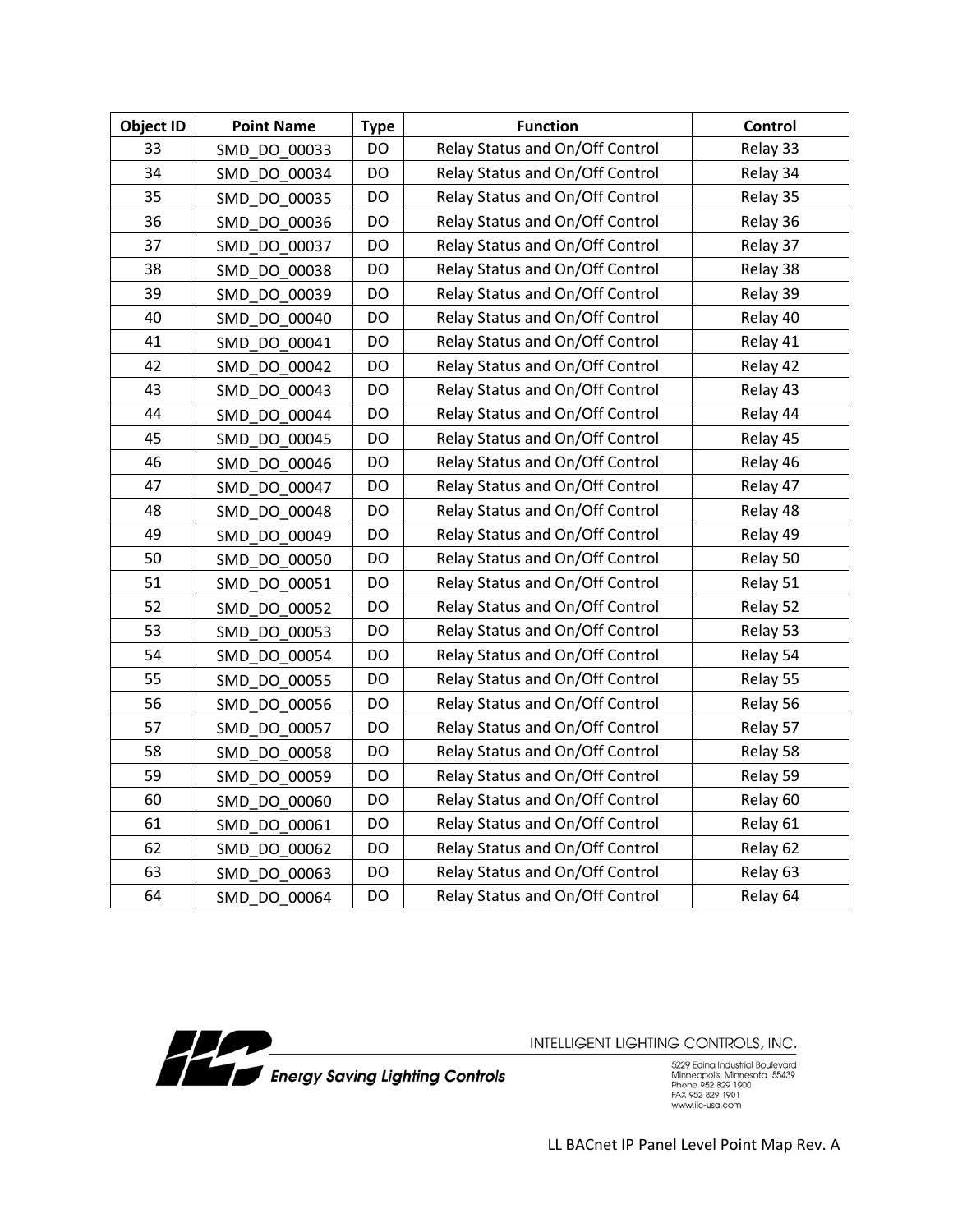| LightLEEDer Relay Status and Control W/Blink |                   |             |                                   |          |
|----------------------------------------------|-------------------|-------------|-----------------------------------|----------|
| <b>Object ID</b>                             | <b>Point Name</b> | <b>Type</b> | <b>Function</b>                   | Control  |
| 65                                           | SMD DO 00257      | DO          | Relay Status and On/Blink Control | Relay 1  |
| 66                                           | SMD DO 00258      | DO          | Relay Status and On/Blink Control | Relay 2  |
| 67                                           | SMD DO 00259      | DO          | Relay Status and On/Blink Control | Relay 3  |
| 68                                           | SMD DO 00260      | DO          | Relay Status and On/Blink Control | Relay 4  |
| 69                                           | SMD DO 00261      | DO          | Relay Status and On/Blink Control | Relay 5  |
| 70                                           | SMD DO 00262      | DO          | Relay Status and On/Blink Control | Relay 6  |
| 71                                           | SMD DO 00263      | DO          | Relay Status and On/Blink Control | Relay 7  |
| 72                                           | SMD DO 00264      | DO          | Relay Status and On/Blink Control | Relay 8  |
| 73                                           | SMD DO 00265      | DO          | Relay Status and On/Blink Control | Relay 9  |
| 74                                           | SMD_DO_00266      | DO          | Relay Status and On/Blink Control | Relay 10 |
| 75                                           | SMD DO 00267      | DO          | Relay Status and On/Blink Control | Relay 11 |
| 76                                           | SMD DO 00268      | DO          | Relay Status and On/Blink Control | Relay 12 |
| 77                                           | SMD DO 00269      | DO          | Relay Status and On/Blink Control | Relay 13 |
| 78                                           | SMD DO 00270      | DO          | Relay Status and On/Blink Control | Relay 14 |
| 79                                           | SMD DO 00271      | DO          | Relay Status and On/Blink Control | Relay 15 |
| 80                                           | SMD DO 00272      | DO          | Relay Status and On/Blink Control | Relay 16 |
| 81                                           | SMD_DO_00273      | DO          | Relay Status and On/Blink Control | Relay 17 |
| 82                                           | SMD DO 00274      | DO          | Relay Status and On/Blink Control | Relay 18 |
| 83                                           | SMD DO 00275      | DO          | Relay Status and On/Blink Control | Relay 19 |
| 84                                           | SMD DO 00276      | DO          | Relay Status and On/Blink Control | Relay 20 |
| 85                                           | SMD DO 00277      | DO          | Relay Status and On/Blink Control | Relay 21 |
| 86                                           | SMD DO 00278      | DO          | Relay Status and On/Blink Control | Relay 22 |
| 87                                           | SMD DO 00279      | DO          | Relay Status and On/Blink Control | Relay 23 |
| 88                                           | SMD DO 00280      | DO          | Relay Status and On/Blink Control | Relay 24 |
| 89                                           | SMD DO 00281      | DO          | Relay Status and On/Blink Control | Relay 25 |
| 90                                           | SMD DO 00282      | DO          | Relay Status and On/Blink Control | Relay 26 |
| 91                                           | SMD_DO_00283      | DO          | Relay Status and On/Blink Control | Relay 27 |
| 92                                           | SMD DO 00284      | DO          | Relay Status and On/Blink Control | Relay 28 |
| 93                                           | SMD_DO_00285      | DO          | Relay Status and On/Blink Control | Relay 29 |
| 94                                           | SMD_DO_00286      | DO          | Relay Status and On/Blink Control | Relay 30 |
| 95                                           | SMD DO 00287      | DO          | Relay Status and On/Blink Control | Relay 31 |
| 96                                           | SMD_DO_00288      | DO          | Relay Status and On/Blink Control | Relay 32 |



5229 Edina Industrial Boulevard<br>Minneapolis. Minnesota 55439<br>Phone 952 829 1900<br>FAX 952 829 1901<br>www.ilc-usa.com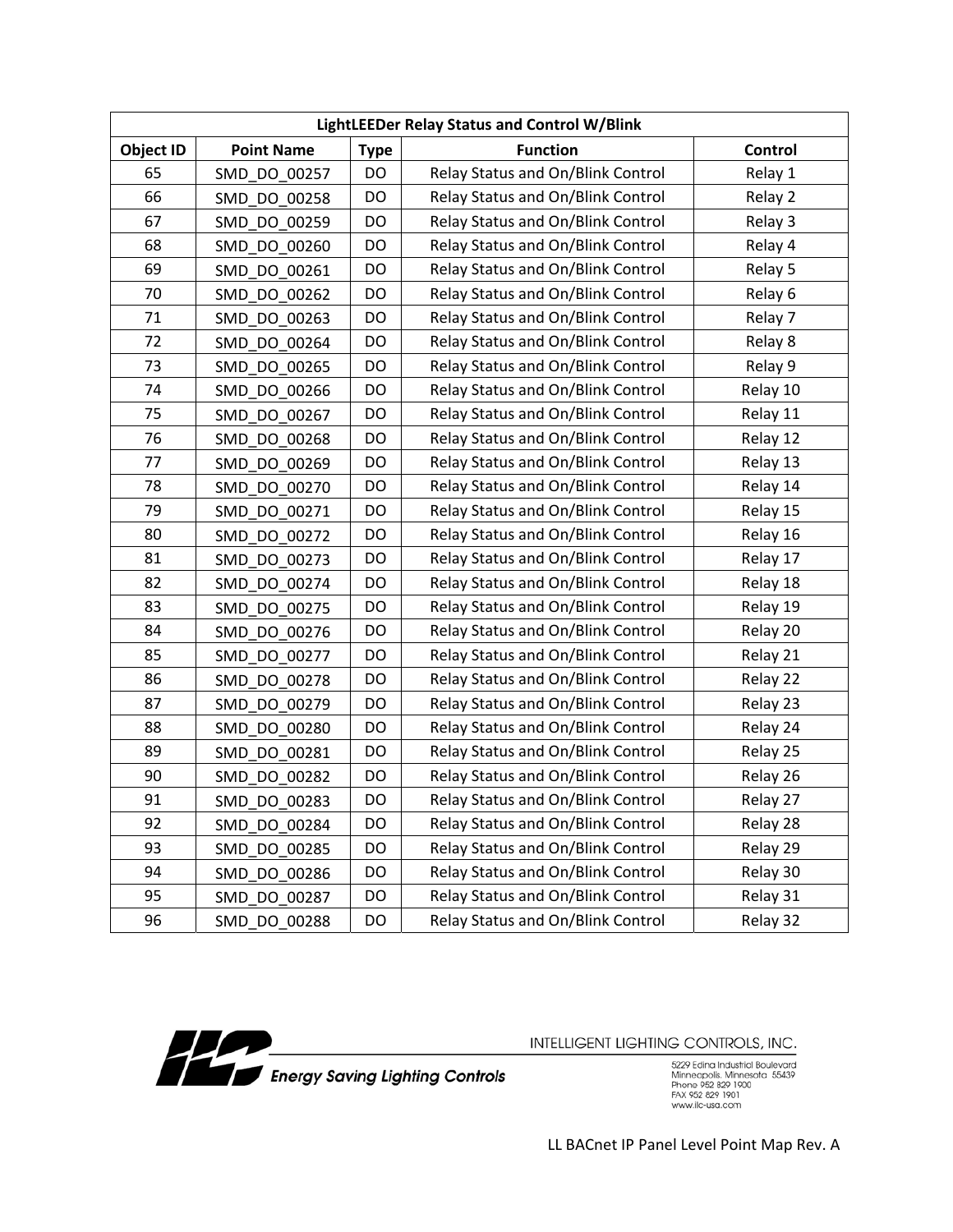| <b>Object ID</b> | <b>Point Name</b> | <b>Type</b> | <b>Function</b>                   | <b>Control</b> |
|------------------|-------------------|-------------|-----------------------------------|----------------|
| 97               | SMD DO 00289      | DO          | Relay Status and On/Blink Control | Relay 33       |
| 98               | SMD DO 00290      | DO          | Relay Status and On/Blink Control | Relay 34       |
| 99               | SMD_DO_00291      | DO          | Relay Status and On/Blink Control | Relay 35       |
| 100              | SMD_DO 00292      | DO.         | Relay Status and On/Blink Control | Relay 36       |
| 101              | SMD DO 00293      | DO          | Relay Status and On/Blink Control | Relay 37       |
| 102              | SMD DO 00294      | DO          | Relay Status and On/Blink Control | Relay 38       |
| 103              | SMD DO 00295      | DO          | Relay Status and On/Blink Control | Relay 39       |
| 104              | SMD DO 00296      | DO          | Relay Status and On/Blink Control | Relay 40       |
| 105              | SMD DO 00297      | DO          | Relay Status and On/Blink Control | Relay 41       |
| 106              | SMD_DO_00298      | DO          | Relay Status and On/Blink Control | Relay 42       |
| 107              | SMD DO 00299      | DO          | Relay Status and On/Blink Control | Relay 43       |
| 108              | SMD_DO_00300      | DO          | Relay Status and On/Blink Control | Relay 44       |
| 109              | SMD DO 00301      | DO.         | Relay Status and On/Blink Control | Relay 45       |
| 110              | SMD DO 00302      | <b>DO</b>   | Relay Status and On/Blink Control | Relay 46       |
| 111              | SMD DO 00303      | DO          | Relay Status and On/Blink Control | Relay 47       |
| 112              | SMD DO 00304      | DO          | Relay Status and On/Blink Control | Relay 48       |
| 113              | SMD DO 00305      | DO          | Relay Status and On/Blink Control | Relay 49       |
| 114              | SMD DO 00306      | DO          | Relay Status and On/Blink Control | Relay 50       |
| 115              | SMD DO 00307      | DO          | Relay Status and On/Blink Control | Relay 51       |
| 116              | SMD_DO_00308      | DO          | Relay Status and On/Blink Control | Relay 52       |
| 117              | SMD DO 00309      | DO          | Relay Status and On/Blink Control | Relay 53       |
| 118              | SMD DO 00310      | DO          | Relay Status and On/Blink Control | Relay 54       |
| 119              | SMD DO 00311      | DO          | Relay Status and On/Blink Control | Relay 55       |
| 120              | SMD_DO_00312      | DO          | Relay Status and On/Blink Control | Relay 56       |
| 121              | SMD_DO_00313      | DO          | Relay Status and On/Blink Control | Relay 57       |
| 122              | SMD DO 00314      | DO          | Relay Status and On/Blink Control | Relay 58       |
| 123              | SMD DO 00315      | DO          | Relay Status and On/Blink Control | Relay 59       |
| 124              | SMD DO 00316      | DO          | Relay Status and On/Blink Control | Relay 60       |
| 125              | SMD DO 00317      | DO          | Relay Status and On/Blink Control | Relay 61       |
| 126              | SMD_DO_00318      | DO          | Relay Status and On/Blink Control | Relay 62       |
| 127              | SMD_DO_00319      | DO          | Relay Status and On/Blink Control | Relay 63       |
| 128              | SMD DO 00320      | DO          | Relay Status and On/Blink Control | Relay 64       |



5229 Edina Industrial Boulevard<br>Minneapolis. Minnesota 55439<br>Phone 952 829 1900<br>FAX 952 829 1901<br>www.ilc-usa.com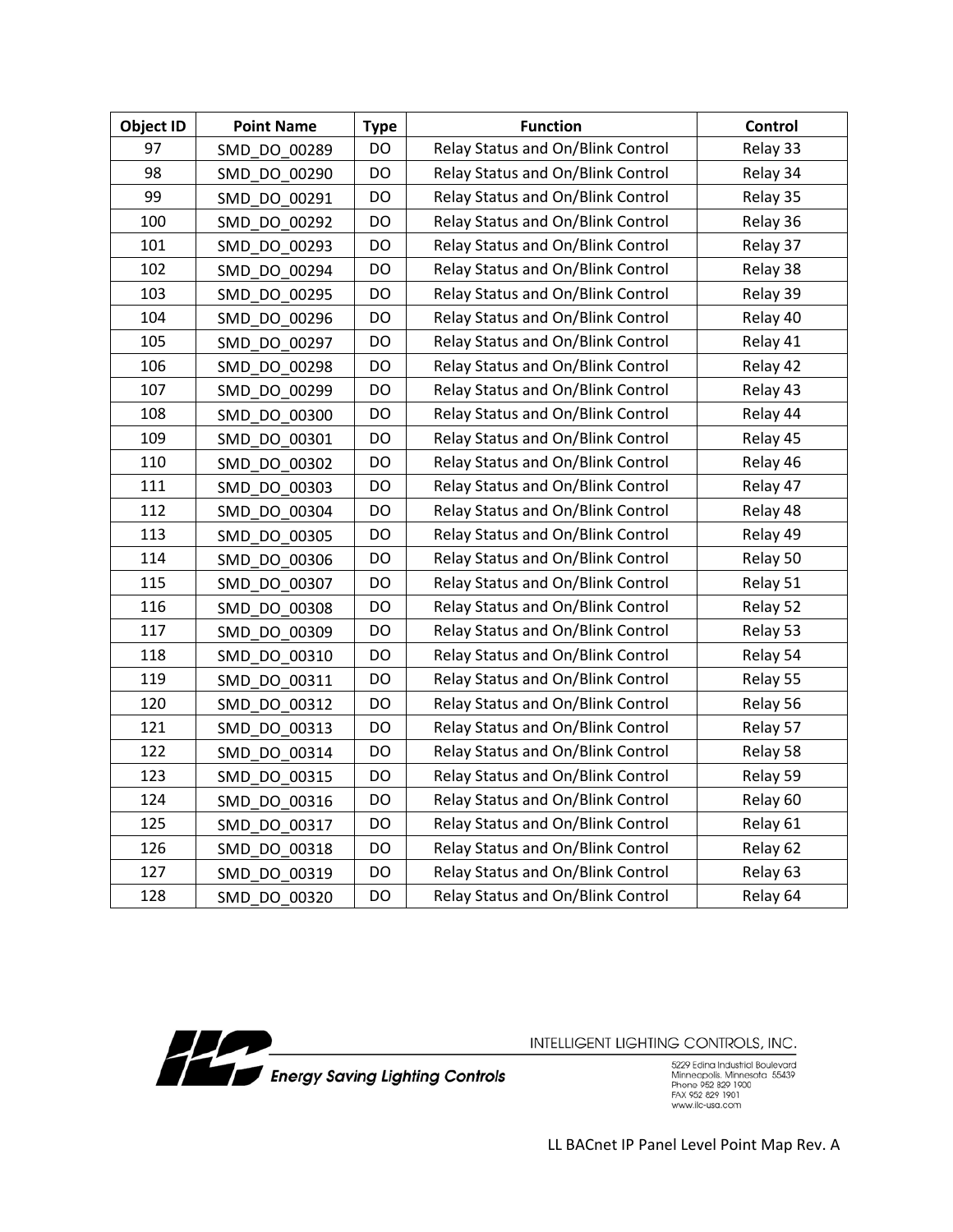| <b>LightLEEDer Group Status and Control</b> |                   |             |                                    |          |
|---------------------------------------------|-------------------|-------------|------------------------------------|----------|
| Object ID                                   | <b>Point Name</b> | <b>Type</b> | <b>Function</b>                    | Control  |
| 129                                         | SMD DO 00513      | DO          | LL Group Status and On/Off Control | Group 1  |
| 130                                         | SMD DO 00514      | DO          | LL Group Status and On/Off Control | Group 2  |
| 131                                         | SMD DO 00515      | DO          | LL Group Status and On/Off Control | Group 3  |
| 132                                         | SMD DO 00516      | DO          | LL Group Status and On/Off Control | Group 4  |
| 133                                         | SMD DO 00517      | DO          | LL Group Status and On/Off Control | Group 5  |
| 134                                         | SMD DO 00518      | DO          | LL Group Status and On/Off Control | Group 6  |
| 135                                         | SMD DO 00519      | DO          | LL Group Status and On/Off Control | Group 7  |
| 136                                         | SMD DO 00520      | DO          | LL Group Status and On/Off Control | Group 8  |
| 137                                         | SMD DO 00521      | DO          | LL Group Status and On/Off Control | Group 9  |
| 138                                         | SMD DO 00522      | DO          | LL Group Status and On/Off Control | Group 10 |
| 139                                         | SMD DO 00523      | DO          | LL Group Status and On/Off Control | Group 11 |
| 140                                         | SMD DO 00524      | DO          | LL Group Status and On/Off Control | Group 12 |
| 141                                         | SMD DO 00525      | DO          | LL Group Status and On/Off Control | Group 13 |
| 142                                         | SMD DO 00526      | DO          | LL Group Status and On/Off Control | Group 14 |
| 143                                         | SMD DO 00527      | DO          | LL Group Status and On/Off Control | Group 15 |
| 144                                         | SMD DO 00528      | DO          | LL Group Status and On/Off Control | Group 16 |
| 145                                         | SMD DO 00529      | DO          | LL Group Status and On/Off Control | Group 17 |
| 146                                         | SMD DO 00530      | DO          | LL Group Status and On/Off Control | Group 18 |
| 147                                         | SMD DO 00531      | DO          | LL Group Status and On/Off Control | Group 19 |
| 148                                         | SMD DO 00532      | DO          | LL Group Status and On/Off Control | Group 20 |
| 149                                         | SMD DO 00533      | DO          | LL Group Status and On/Off Control | Group 21 |
| 150                                         | SMD DO 00534      | DO          | LL Group Status and On/Off Control | Group 22 |
| 151                                         | SMD DO 00535      | DO          | LL Group Status and On/Off Control | Group 23 |
| 152                                         | SMD DO 00536      | DO          | LL Group Status and On/Off Control | Group 24 |
| 153                                         | SMD DO 00537      | DO          | LL Group Status and On/Off Control | Group 25 |
| 154                                         | SMD DO 00538      | DO          | LL Group Status and On/Off Control | Group 26 |
| 155                                         | SMD DO 00539      | DO          | LL Group Status and On/Off Control | Group 27 |
| 156                                         | SMD DO 00540      | DO          | LL Group Status and On/Off Control | Group 28 |
| 157                                         | SMD DO 00541      | DO          | LL Group Status and On/Off Control | Group 29 |
| 158                                         | SMD DO 00542      | DO          | LL Group Status and On/Off Control | Group 30 |
| 159                                         | SMD_DO_00543      | DO          | LL Group Status and On/Off Control | Group 31 |
| 160                                         | SMD_DO_00544      | DO          | LL Group Status and On/Off Control | Group 32 |



5229 Edina Industrial Boulevard<br>Minneapolis. Minnesota 55439<br>Phone 952 829 1900<br>FAX 952 829 1901<br>www.ilc-usa.com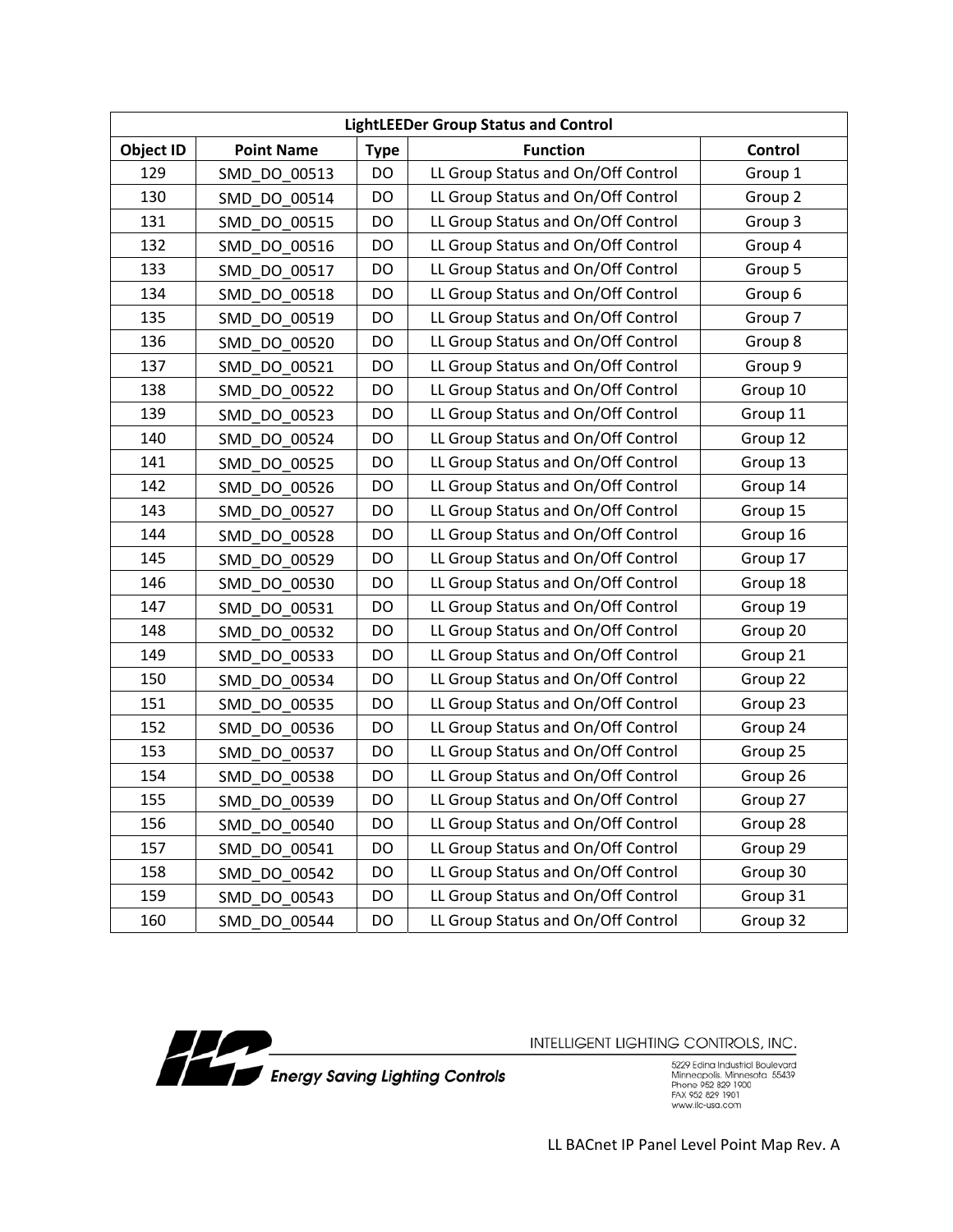| <b>Object ID</b> | <b>Point Name</b> | <b>Type</b> | <b>Function</b>                              | Control  |
|------------------|-------------------|-------------|----------------------------------------------|----------|
| 161              | SMD DO 00545      | DO          | LL Group Status and On/Off Control           | Group 33 |
| 162              | SMD DO 00546      | DO          | LL Group Status and On/Off Control           | Group 34 |
| 163              | SMD DO 00547      | DO          | LL Group Status and On/Off Control           | Group 35 |
| 164              | SMD DO 00548      | DO          | LL Group Status and On/Off Control           | Group 36 |
| 165              | SMD DO 00549      | DO          | LL Group Status and On/Off Control           | Group 37 |
| 166              | SMD DO 00550      | DO          | LL Group Status and On/Off Control           | Group 38 |
| 167              | SMD DO 00551      | DO          | LL Group Status and On/Off Control           | Group 39 |
| 168              | SMD DO 00552      | DO          | LL Group Status and On/Off Control           | Group 40 |
| 169              | SMD DO 00553      | DO          | LL Group Status and On/Off Control           | Group 41 |
| 170              | SMD DO 00554      | DO          | LL Group Status and On/Off Control           | Group 42 |
| 171              | SMD DO 00555      | DO          | LL Group Status and On/Off Control           | Group 43 |
| 172              | SMD DO 00556      | DO          | LL Group Status and On/Off Control           | Group 44 |
| 173              | SMD DO 00557      | DO          | LL Group Status and On/Off Control           | Group 45 |
| 174              | SMD DO 00558      | DO          | LL Group Status and On/Off Control           | Group 46 |
| 175              | SMD DO 00559      | DO          | LL Group Status and On/Off Control           | Group 47 |
| 176              | SMD DO 00560      | DO          | LL Group Status and On/Off Control           | Group 48 |
|                  |                   |             |                                              |          |
|                  |                   |             | LightLEEDer Group Status and Control W/Blink |          |
| 177              | SMD DO 00769      | DO          | LL Group Status and On/Blink Control         | Group 1  |
| 178              | SMD DO 00770      | DO          | LL Group Status and On/Blink Control         | Group 2  |
| 179              | SMD DO 00771      | DO          | LL Group Status and On/Blink Control         | Group 3  |
| 180              | SMD DO 00772      | DO          | LL Group Status and On/Blink Control         | Group 4  |
| 181              | SMD DO 00773      | DO          | LL Group Status and On/Blink Control         | Group 5  |
| 182              | SMD DO 00774      | DO          | LL Group Status and On/Blink Control         | Group 6  |
| 183              | SMD DO 00775      | DO          | LL Group Status and On/Blink Control         | Group 7  |
| 184              | SMD DO 00776      | DO          | LL Group Status and On/Blink Control         | Group 8  |
| 185              | SMD DO 00777      | DO          | LL Group Status and On/Blink Control         | Group 9  |
| 186              | SMD DO 00778      | DO          | LL Group Status and On/Blink Control         | Group 10 |
| 187              | SMD DO 00779      | DO          | LL Group Status and On/Blink Control         | Group 11 |
| 188              | SMD_DO_00780      | DO          | LL Group Status and On/Blink Control         | Group 12 |
| 189              | SMD_DO_00781      | DO          | LL Group Status and On/Blink Control         | Group 13 |
| 190              | SMD DO 00782      | DO          | LL Group Status and On/Blink Control         | Group 14 |
| 191              | SMD_DO_00783      | DO          | LL Group Status and On/Blink Control         | Group 15 |



5229 Edina Industrial Boulevard<br>Minneapolis. Minnesota 55439<br>Phone 952 829 1900<br>FAX 952 829 1901<br>www.ilc-usa.com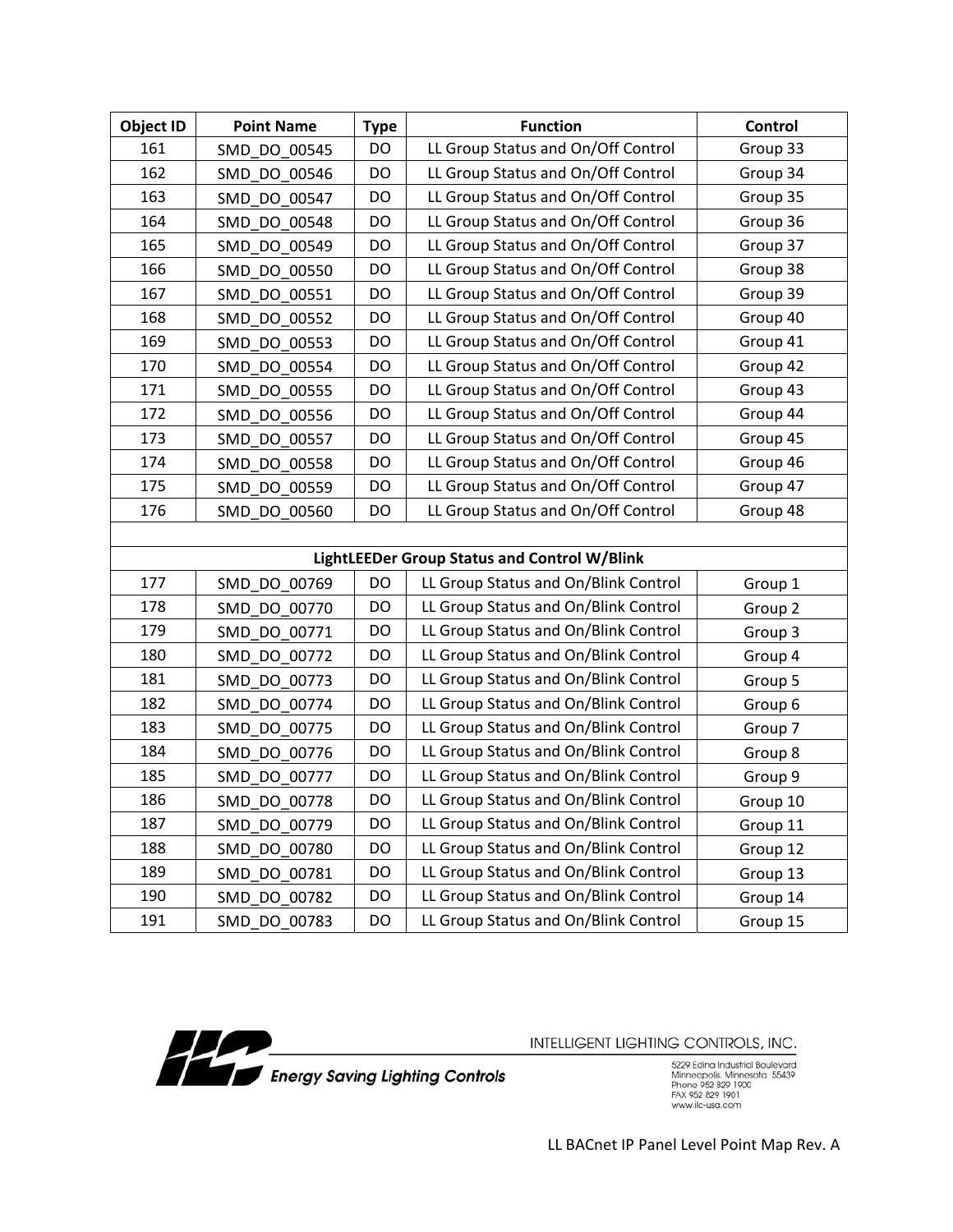| <b>Object ID</b> | <b>Point Name</b> | <b>Type</b> | <b>Function</b>                      | Control  |
|------------------|-------------------|-------------|--------------------------------------|----------|
| 192              | SMD DO 00784      | DO          | LL Group Status and On/Blink Control | Group 16 |
| 193              | SMD DO 00785      | DO          | LL Group Status and On/Blink Control | Group 17 |
| 194              | SMD DO 00786      | DO          | LL Group Status and On/Blink Control | Group 18 |
| 195              | SMD DO 00787      | DO          | LL Group Status and On/Blink Control | Group 19 |
| 196              | SMD DO 00788      | DO          | LL Group Status and On/Blink Control | Group 20 |
| 197              | SMD DO 00789      | DO          | LL Group Status and On/Blink Control | Group 21 |
| 198              | SMD DO 00790      | DO          | LL Group Status and On/Blink Control | Group 22 |
| 199              | SMD DO 00791      | DO          | LL Group Status and On/Blink Control | Group 23 |
| 200              | SMD DO 00792      | DO          | LL Group Status and On/Blink Control | Group 24 |
| 201              | SMD DO 00793      | DO          | LL Group Status and On/Blink Control | Group 25 |
| 202              | SMD DO 00794      | DO          | LL Group Status and On/Blink Control | Group 26 |
| 203              | SMD DO 00795      | DO          | LL Group Status and On/Blink Control | Group 27 |
| 204              | SMD DO 00796      | DO          | LL Group Status and On/Blink Control | Group 28 |
| 205              | SMD DO 00797      | DO          | LL Group Status and On/Blink Control | Group 29 |
| 206              | SMD DO 00798      | DO          | LL Group Status and On/Blink Control | Group 30 |
| 207              | SMD DO 00799      | DO          | LL Group Status and On/Blink Control | Group 31 |
| 208              | SMD DO 00800      | DO          | LL Group Status and On/Blink Control | Group 32 |
| 209              | SMD DO 00801      | DO          | LL Group Status and On/Blink Control | Group 33 |
| 210              | SMD DO 00802      | DO          | LL Group Status and On/Blink Control | Group 34 |
| 211              | SMD DO 00803      | DO          | LL Group Status and On/Blink Control | Group 35 |
| 212              | SMD DO 00804      | DO          | LL Group Status and On/Blink Control | Group 36 |
| 213              | SMD DO 00805      | DO          | LL Group Status and On/Blink Control | Group 37 |
| 214              | SMD DO 00806      | DO          | LL Group Status and On/Blink Control | Group 38 |
| 215              | SMD DO 00807      | DO          | LL Group Status and On/Blink Control | Group 39 |
| 216              | SMD DO 00808      | DO          | LL Group Status and On/Blink Control | Group 40 |
| 217              | SMD DO 00809      | DO          | LL Group Status and On/Blink Control | Group 41 |
| 218              | SMD DO 00810      | DO          | LL Group Status and On/Blink Control | Group 42 |
| 219              | SMD DO 00811      | DO          | LL Group Status and On/Blink Control | Group 43 |
| 220              | SMD DO 00812      | DO          | LL Group Status and On/Blink Control | Group 44 |
| 221              | SMD DO 00813      | DO          | LL Group Status and On/Blink Control | Group 45 |
| 222              | SMD DO 00814      | DO          | LL Group Status and On/Blink Control | Group 46 |
| 223              | SMD DO 00815      | DO          | LL Group Status and On/Blink Control | Group 47 |
| 224              | SMD_DO_00816      | DO          | LL Group Status and On/Blink Control | Group 48 |



5229 Edina Industrial Boulevard<br>Minneapolis. Minnesota 55439<br>Phone 952 829 1900<br>FAX 952 829 1901<br>www.ilc-usa.com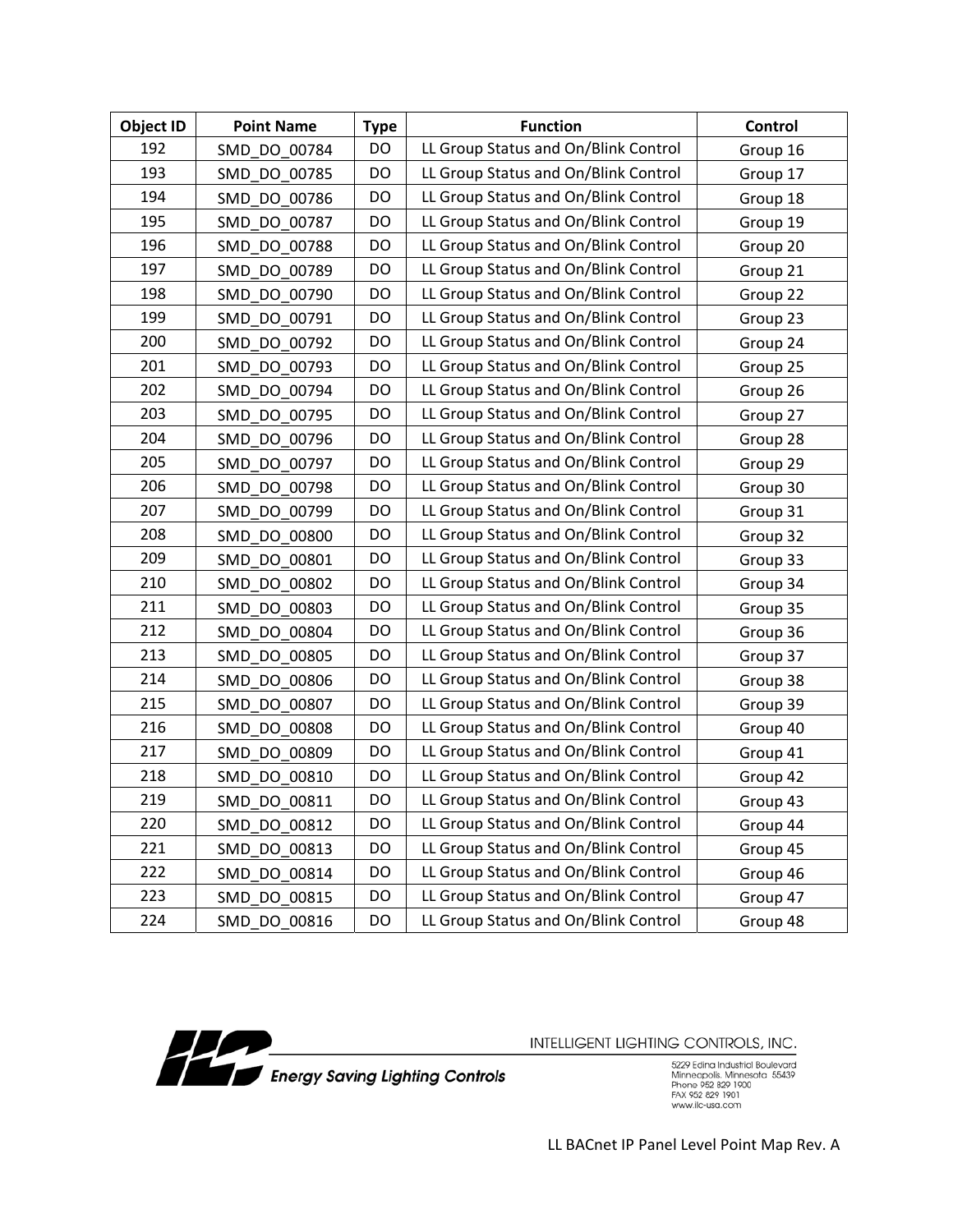| <b>LightLEEDer Presets Status and Control</b> |                   |             |                                 |           |
|-----------------------------------------------|-------------------|-------------|---------------------------------|-----------|
| Object ID                                     | <b>Point Name</b> | <b>Type</b> | <b>Function</b>                 | Control   |
| 225                                           | SMD DO 01025      | <b>DO</b>   | LL Preset Status and Activation | Preset 1  |
| 226                                           | SMD DO 01026      | DO          | LL Preset Status and Activation | Preset 2  |
| 227                                           | SMD DO 01027      | DO          | LL Preset Status and Activation | Preset 3  |
| 228                                           | SMD DO 01028      | DO          | LL Preset Status and Activation | Preset 4  |
| 229                                           | SMD DO 01029      | <b>DO</b>   | LL Preset Status and Activation | Preset 5  |
| 230                                           | SMD DO 01030      | <b>DO</b>   | LL Preset Status and Activation | Preset 6  |
| 231                                           | SMD DO 01031      | DO          | LL Preset Status and Activation | Preset 7  |
| 232                                           | SMD DO 01032      | <b>DO</b>   | LL Preset Status and Activation | Preset 8  |
| 233                                           | SMD DO 01033      | DO          | LL Preset Status and Activation | Preset 9  |
| 234                                           | SMD DO 01034      | DO          | LL Preset Status and Activation | Preset 10 |
| 235                                           | SMD DO 01035      | DO          | LL Preset Status and Activation | Preset 11 |
| 236                                           | SMD DO 01036      | <b>DO</b>   | LL Preset Status and Activation | Preset 12 |
| 237                                           | SMD DO 01037      | <b>DO</b>   | LL Preset Status and Activation | Preset 13 |
| 238                                           | SMD DO 01038      | DO          | LL Preset Status and Activation | Preset 14 |
| 239                                           | SMD DO 01039      | DO          | LL Preset Status and Activation | Preset 15 |
| 240                                           | SMD DO 01040      | DO          | LL Preset Status and Activation | Preset 16 |
| 241                                           | SMD DO 01041      | DO          | LL Preset Status and Activation | Preset 17 |
| 242                                           | SMD DO 01042      | <b>DO</b>   | LL Preset Status and Activation | Preset 18 |
| 243                                           | SMD DO 01043      | DO          | LL Preset Status and Activation | Preset 19 |
| 244                                           | SMD DO 01044      | <b>DO</b>   | LL Preset Status and Activation | Preset 20 |
| 245                                           | SMD DO 01045      | DO          | LL Preset Status and Activation | Preset 21 |
| 246                                           | SMD_DO_01046      | DO          | LL Preset Status and Activation | Preset 22 |
| 247                                           | SMD DO 01047      | DO          | LL Preset Status and Activation | Preset 23 |
| 248                                           | SMD DO 01048      | <b>DO</b>   | LL Preset Status and Activation | Preset 24 |
| 249                                           | SMD DO 01049      | <b>DO</b>   | LL Preset Status and Activation | Preset 25 |
| 250                                           | SMD DO 01050      | DO          | LL Preset Status and Activation | Preset 26 |
| 251                                           | SMD DO 01051      | DO          | LL Preset Status and Activation | Preset 27 |
| 252                                           | SMD DO 01052      | DO          | LL Preset Status and Activation | Preset 28 |
| 253                                           | SMD DO 01053      | DO          | LL Preset Status and Activation | Preset 29 |
| 254                                           | SMD DO 01054      | DO          | LL Preset Status and Activation | Preset 30 |
| 255                                           | SMD DO 01055      | DO          | LL Preset Status and Activation | Preset 31 |
| 256                                           | SMD DO 01056      | DO          | LL Preset Status and Activation | Preset 32 |



5229 Edina Industrial Boulevard<br>Minneapolis. Minnesota 55439<br>Phone 952 829 1900<br>FAX 952 829 1901<br>www.ilc-usa.com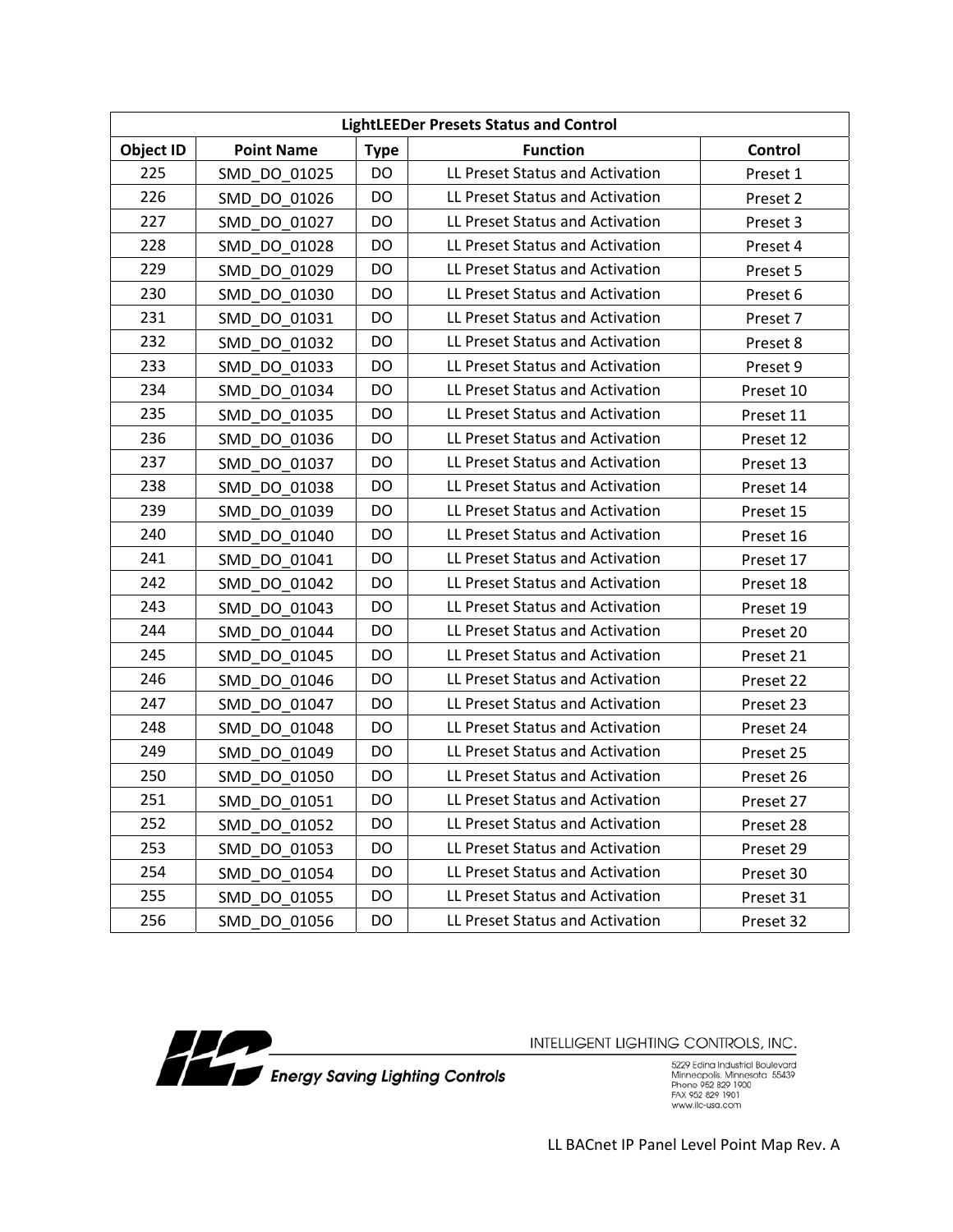| <b>Object ID</b> | <b>Point Name</b> | <b>Type</b> | <b>Function</b>                 | Control   |
|------------------|-------------------|-------------|---------------------------------|-----------|
| 257              | SMD DO 01057      | DO          | LL Preset Status and Activation | Preset 33 |
| 258              | SMD_DO_01058      | DO          | LL Preset Status and Activation | Preset 34 |
| 259              | SMD DO 01059      | DO          | LL Preset Status and Activation | Preset 35 |
| 260              | SMD_DO_01060      | DO.         | LL Preset Status and Activation | Preset 36 |
| 261              | SMD_DO_01061      | DO.         | LL Preset Status and Activation | Preset 37 |
| 262              | SMD DO 01062      | DO.         | LL Preset Status and Activation | Preset 38 |
| 263              | SMD DO 01063      | DO.         | LL Preset Status and Activation | Preset 39 |
| 264              | SMD DO 01064      | DO          | LL Preset Status and Activation | Preset 40 |
| 265              | SMD_DO_01065      | DO          | LL Preset Status and Activation | Preset 41 |
| 266              | SMD DO 01066      | DO.         | LL Preset Status and Activation | Preset 42 |
| 267              | SMD DO 01067      | DO.         | LL Preset Status and Activation | Preset 43 |
| 268              | SMD_DO_01068      | DO          | LL Preset Status and Activation | Preset 44 |
| 269              | SMD DO 01069      | DO.         | LL Preset Status and Activation | Preset 45 |
| 270              | SMD_DO_01070      | DO.         | LL Preset Status and Activation | Preset 46 |
| 271              | SMD_DO_01071      | DO          | LL Preset Status and Activation | Preset 47 |
| 272              | SMD DO 01072      | DO.         | LL Preset Status and Activation | Preset 48 |

| <b>Read Local LightSync Device Input Status</b> |              |     |                                       |
|-------------------------------------------------|--------------|-----|---------------------------------------|
|                                                 | SMD_AO_40001 | AO. | Set to 01-64 for devices 01 to 40 Hex |
|                                                 | SMD AO 40002 | AO. | Returns "off" input status as 8 bits  |
| ς                                               | SMD AO 40003 | AO. | Returns "on" input status as 8 bits   |
| 4                                               | SMD AO 40004 | AO. | Returns photocell levels 0-255        |

| <b>Dimmer Output Status and Control</b> |              |     |                                       |
|-----------------------------------------|--------------|-----|---------------------------------------|
| 5                                       | SMD AO 40005 | AO  | Set to 01-16 for devices 01 to 10 Hex |
| 6                                       | SMD AO 40006 | AO. | Returns current output 1 level 0-255  |
| 7                                       | SMD AO 40007 | AO. | Returns current output 2 level 0-255  |
| 8                                       | SMD AO 40008 | AO  | Returns current output 3 level 0-255  |
| 9                                       | SMD AO 40009 | AO. | Returns current output 4 level 0-255  |
| 10                                      | SMD AO 40010 | AO. | Sets output 1 set-point 0-255         |
| 11                                      | SMD AO 40011 | AO  | Sets output 2 set-point 0-256         |
| 12                                      | SMD AO 40012 | AO. | Sets output 3 set-point 0-257         |
| 13                                      | SMD AO 40013 | AO. | Sets output 4 set-point 0-258         |
| 14                                      | SMD AO 40014 | AO  | Selects fade or jump for writes       |



5229 Edina Industrial Boulevard<br>Minneapolis. Minnesota 55439<br>Phone 952 829 1900<br>FAX 952 829 1901<br>www.ilc-usa.com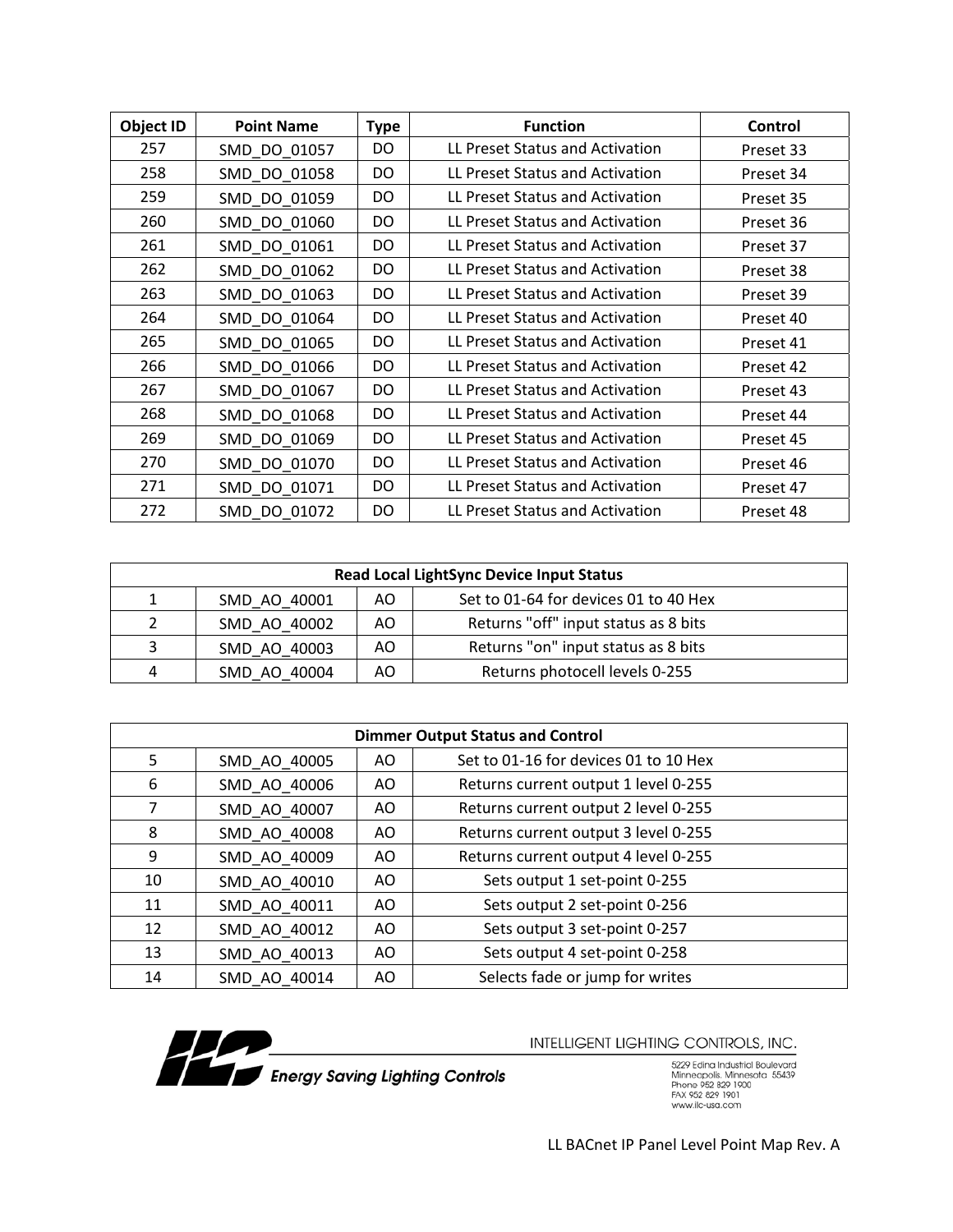|                  | <b>Motor Control</b> |             |                                              |  |
|------------------|----------------------|-------------|----------------------------------------------|--|
| <b>Object ID</b> | <b>Point Name</b>    | <b>Type</b> | <b>Function</b>                              |  |
| 15               | SMD AO 40015         | AO.         | Set to 01-08 for devices 01 to 08 Hex        |  |
| 16               | SMD AO 40016         | AO.         | Output 1 action 0=none, 1=pos, 2=neg, 4=stop |  |
| 17               | SMD AO 40017         | AO.         | Output 2 action 0=none, 1=pos, 2=neg, 4=stop |  |
| 18               | SMD AO 40018         | AO          | Output 3 action 0=none, 1=pos, 2=neg, 4=stop |  |
| 19               | SMD AO 40019         | AO.         | Output 4 action 0=none, 1=pos, 2=neg, 4=stop |  |
| 20               | SMD AO 40020         | AO.         | Output 1 MSByte of time variable             |  |
| 21               | SMD AO 40021         | AO.         | Output 2 MSByte of time variable             |  |
| 22               | SMD AO 40022         | AO.         | Output 3 MSByte of time variable             |  |
| 23               | SMD AO 40023         | AO.         | Output 4 MSByte of time variable             |  |
| 24               | SMD AO 40024         | AO          | Output 1 LSByte of time variable             |  |
| 25               | SMD AO 40025         | AO.         | Output 2 LSByte of time variable             |  |
| 26               | SMD AO 40026         | AO.         | Output 3 LSByte of time variable             |  |
| 27               | SMD AO 40027         | AO.         | Output 4 LSByte of time variable             |  |

| <b>Local LightSync Device Disable</b> |              |    |              |  |  |
|---------------------------------------|--------------|----|--------------|--|--|
| 28                                    | SMD AO 40101 | AO | LightSync 1  |  |  |
| 29                                    | SMD_AO_40102 | AO | LightSync 2  |  |  |
| 30                                    | SMD AO 40103 | AO | LightSync 3  |  |  |
| 31                                    | SMD AO 40104 | AO | LightSync 4  |  |  |
| 32                                    | SMD AO 40105 | AO | LightSync 5  |  |  |
| 33                                    | SMD AO 40106 | AO | LightSync 6  |  |  |
| 34                                    | SMD_AO_40107 | AO | LightSync 7  |  |  |
| 35                                    | SMD_AO_40108 | AO | LightSync 8  |  |  |
| 36                                    | SMD AO 40109 | AO | LightSync 9  |  |  |
| 37                                    | SMD_AO_40110 | AO | LightSync 10 |  |  |
| 38                                    | SMD_AO_40111 | AO | LightSync 11 |  |  |
| 39                                    | SMD_AO_40112 | AO | LightSync 12 |  |  |
| 40                                    | SMD_AO_40113 | AO | LightSync 13 |  |  |
| 41                                    | SMD_AO_40114 | AO | LightSync 14 |  |  |
| 42                                    | SMD_AO_40115 | AO | LightSync 15 |  |  |
| 43                                    | SMD_AO_40116 | AO | LightSync 16 |  |  |
| 44                                    | SMD_AO_40117 | AO | LightSync 17 |  |  |
| 45                                    | SMD AO 40118 | AO | LightSync 18 |  |  |



5229 Edina Industrial Boulevard<br>Minneapolis. Minnesota 55439<br>Phone 952 829 1900<br>FAX 952 829 1901<br>www.ilc-usa.com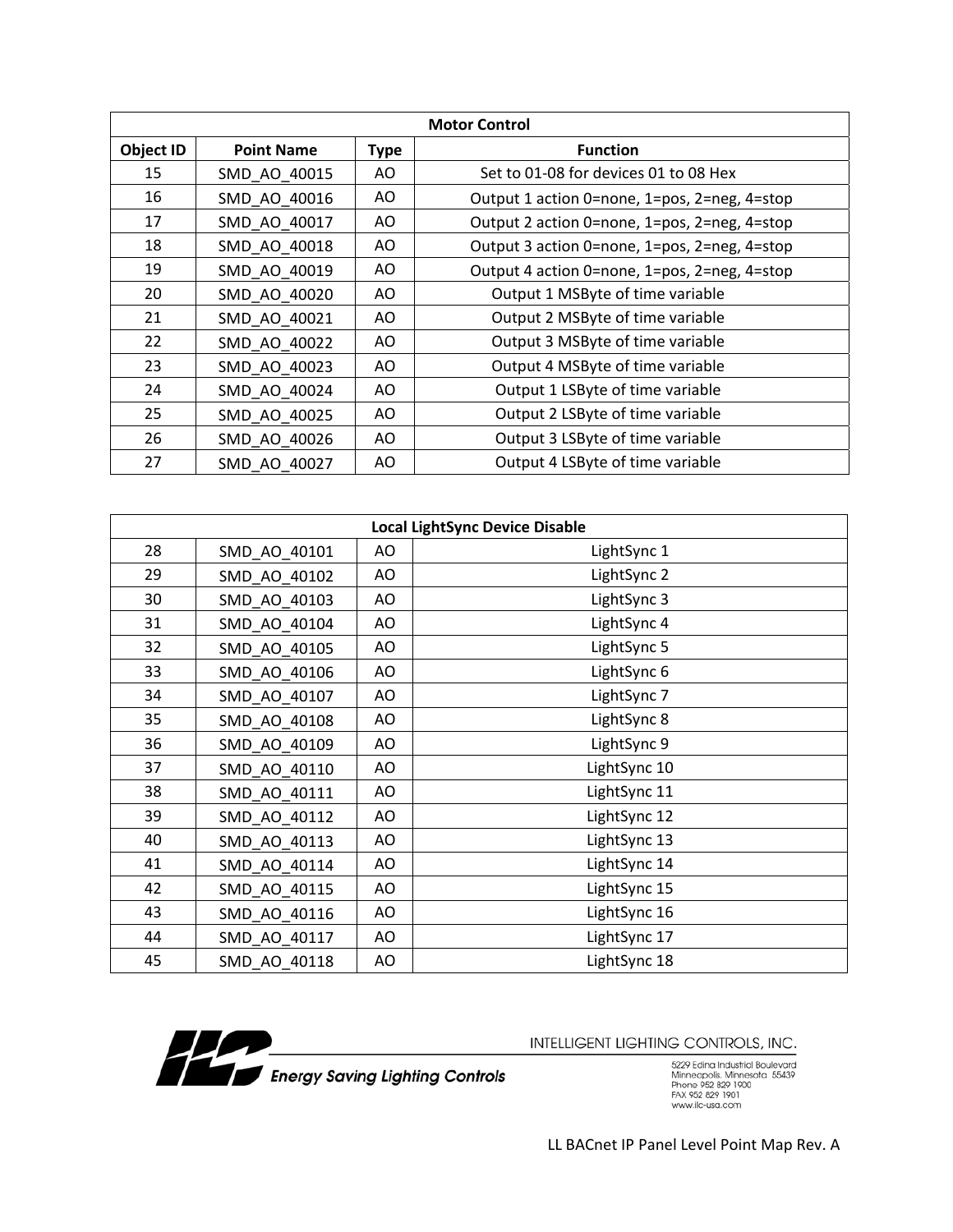| <b>Object ID</b> | <b>Point Name</b> | <b>Type</b> |              |
|------------------|-------------------|-------------|--------------|
| 46               | SMD AO 40119      | AO          | LightSync 19 |
| 47               | SMD AO 40120      | AO          | LightSync 20 |
| 48               | SMD_AO_40121      | AO          | LightSync 21 |
| 49               | SMD AO 40122      | AO          | LightSync 22 |
| 50               | SMD AO 40123      | AO          | LightSync 23 |
| 51               | SMD_AO_40124      | AO          | LightSync 24 |
| 52               | SMD AO 40125      | AO          | LightSync 25 |
| 53               | SMD AO 40126      | AO          | LightSync 26 |
| 54               | SMD_AO_40127      | AO          | LightSync 27 |
| 55               | SMD AO 40128      | AO          | LightSync 28 |
| 56               | SMD AO 40129      | AO          | LightSync 29 |
| 57               | SMD AO 40130      | AO          | LightSync 30 |
| 58               | SMD AO 40131      | AO          | LightSync 31 |
| 59               | SMD AO 40132      | AO          | LightSync 32 |
| 60               | SMD_AO_40133      | AO          | LightSync 33 |
| 61               | SMD AO 40134      | AO          | LightSync 34 |
| 62               | SMD_AO_40135      | AO          | LightSync 35 |
| 63               | SMD AO 40136      | AO          | LightSync 36 |
| 64               | SMD AO 40137      | AO          | LightSync 37 |
| 65               | SMD AO 40138      | AO          | LightSync 38 |
| 66               | SMD_AO_40139      | AO          | LightSync 39 |
| 67               | SMD AO 40140      | AO          | LightSync 40 |
| 68               | SMD AO 40141      | AO          | LightSync 41 |
| 69               | SMD AO 40142      | AO          | LightSync 42 |
| 70               | SMD AO 40143      | AO          | LightSync 43 |
| 71               | SMD AO 40144      | AO          | LightSync 44 |
| 72               | SMD_AO_40145      | AO          | LightSync 45 |
| 73               | SMD_AO_40146      | AO          | LightSync 46 |
| 74               | SMD AO 40147      | AO          | LightSync 47 |
| 75               | SMD AO 40148      | AO          | LightSync 48 |
| 76               | SMD AO 40149      | AO          | LightSync 49 |
| 77               | SMD AO 40150      | AO          | LightSync 50 |
| 78               | SMD AO 40151      | AO          | LightSync 51 |
| 79               | SMD_AO_40152      | AO          | LightSync 52 |
| 80               | SMD_AO_40153      | AO          | LightSync 53 |



5229 Edina Industrial Boulevard<br>Minneapolis. Minnesota 55439<br>Phone 952 829 1900<br>FAX 952 829 1901<br>www.ilc-usa.com